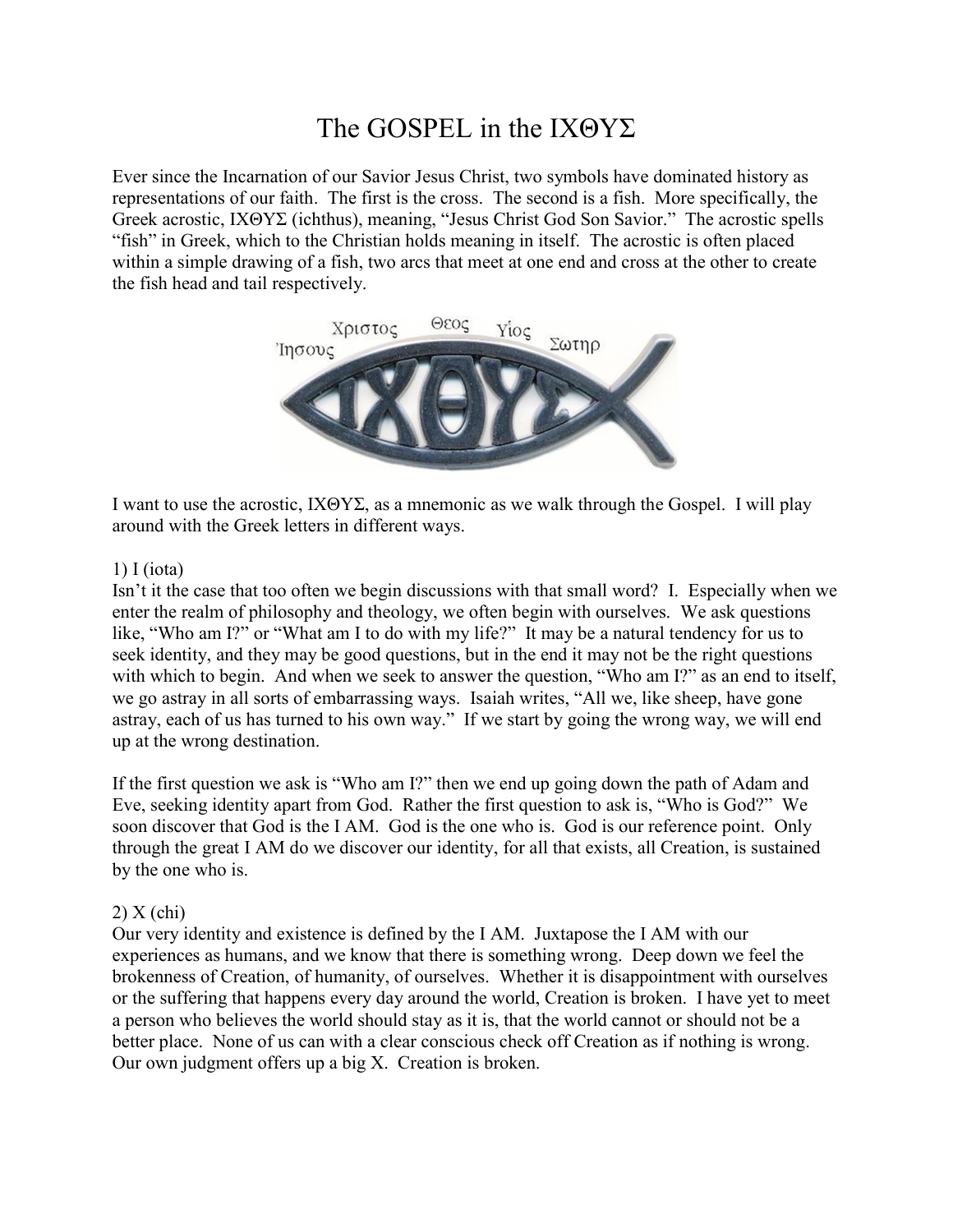What is God's response to a broken Creation? He so loved this world that he sent his Son to "unbreak" the world, to redeem it (John 3:16). Jesus enters into this broken world, and the world's response is to break him, crucifying him on the cross (John 1:9-11; Isaiah 53:5). In so doing, Jesus entered into the depths of Creation's brokenness, death and the grave (Philippians 2:8).

Though it seemed in the world itself reacting to God's Salvation with a big X that God was thwarted, it is in the brokenness of Jesus that Salvation springs forth. On the third day, Jesus in resurrection defeats death and the grave and makes a way for Creation to be redeemed. Jesus calls each of us to follow him in this salvific way of life. We are to repent from the brokenness in ourselves we call sin, lose our life in Christ, and in so doing discover eternal life.

## 3) Θ (theta)

God's plan of salvation is more expansive and wondrous than we can see or know, but we get a special glimpse into it by the way Jesus described it. The Gospel writers consistently chose to distill the good news Jesus preached in this way: Repent, for the Kingdom of Heaven is at hand. We Baptists are comfortable talking about repentance, but we pretty much get lost after that first word. Let us consider the good news of God's Kingdom coming to earth.

In Scripture, Creation is described in two parts, heaven and earth. Heaven is God's throne room, and earth is the realm of humans, created in God's image to be viceroys in caring over world (Genesis 1:27-28). There is a separation between heaven and earth, a veil that is rarely crossed. The Bible shares of times when God and angels cross this veil (Genesis 18; Exodus 3) and when humans cross this veil (2 Kings 2).

Then the Son of God passes through this veil and proclaims that which was hinted at in the Scriptures (Isaiah 65:17-25). The Kingdom of Heaven is coming to Earth! This dividing wall separating the two realms is dissolving. God is redeeming all of Creation, all of Heaven, all of Earth, and will one day resurrect them into a New Heaven and Earth (Revelation 21).



We as followers of the one who proclaimed the Kingdom of Heaven on Earth are to live as citizens of that Kingdom. We are now foreigners and exiles in this world, living holy lives among the kingdoms of the earth to testify to the fact that the world is fundamentally different because of the work of Jesus Christ.